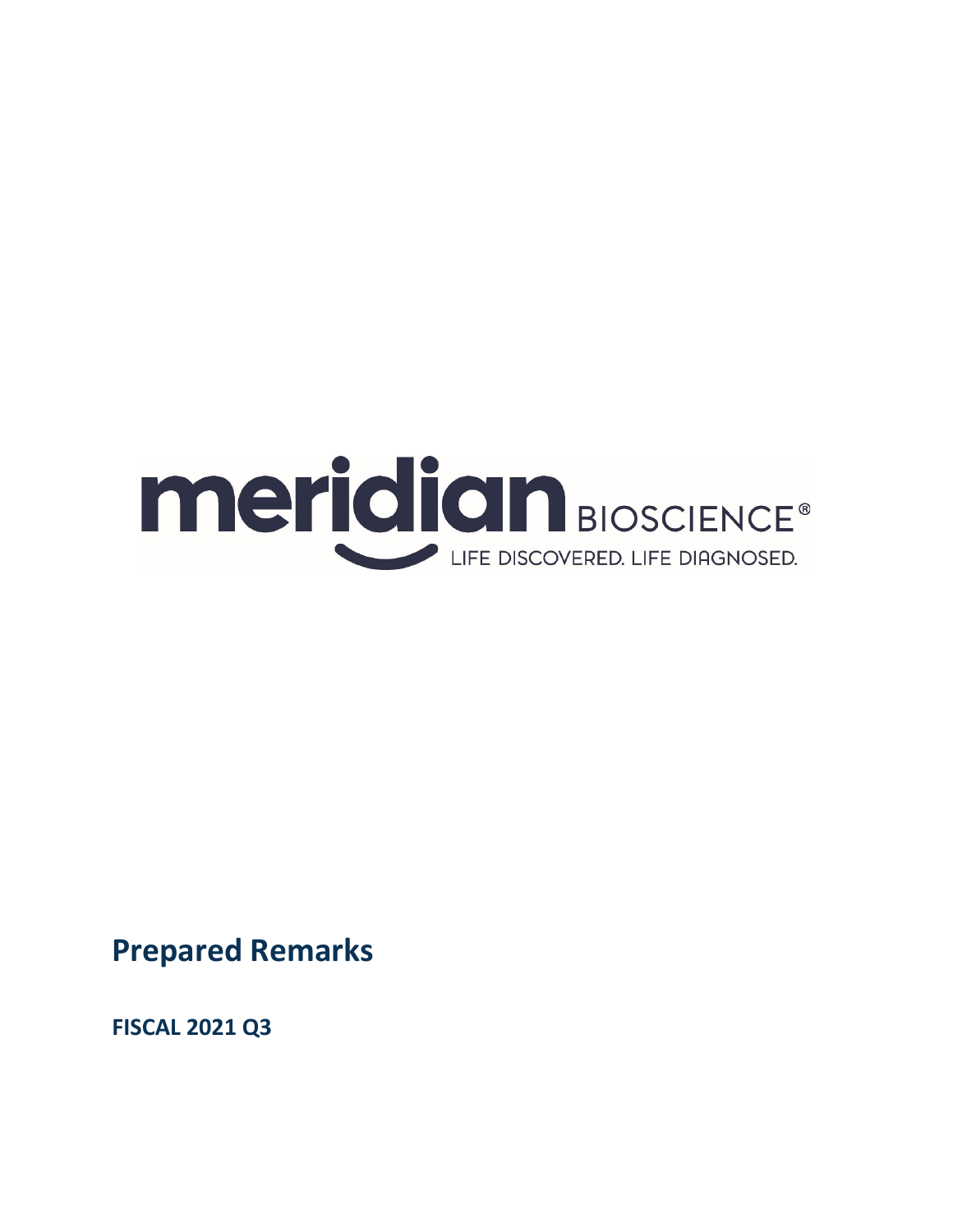# **Meridian Bioscience FY2021 Third Quarter Earnings Call**

## **August 6, 2021**

## **CHARLIE WOOD:**

Thank you.

Good morning and welcome to Meridian's fiscal 2021 Third Quarter earnings call. With me are Jack Kenny, Chief Executive Officer, and Bryan Baldasare, Chief Financial Officer.

Please note that our SEC filings, earnings release and slides to accompany this call are available on our website at investor.meridianbioscience.com. We will post a copy of these prepared remarks after the call.

With regards to our calendar, Jack and Bryan will be participating virtually in the H. C. Wainwright 23<sup>rd</sup> Annual Global Investment Conference September 13<sup>th</sup> to 15<sup>th</sup>. Other events may be added as we approach the fall. Our last earnings call of fiscal 2021 is currently scheduled for Friday November 12<sup>th</sup>, 2021.

Before we begin today, let me remind you that the presentation and the Company's remarks include forward‐looking statements. Forward‐looking statements are subject to numerous risks and uncertainties, many of which are beyond the Company's control, including risks and uncertainties described from time to time in the Company's SEC filings. The Company's results and post-pandemic outlook may differ materially from those projected, and note in particular that these forward‐looking statements may be affected by risks related to the COVID‐19 pandemic including its "Delta variant". Meridian makes these statements as of today, August 6th, 2021, and undertakes no obligation to publicly update them. Additionally, throughout this presentation, we refer to non‐GAAP financial measures, specifically operating expenses, operating income, operating margin, net earnings and net earnings per diluted share, each on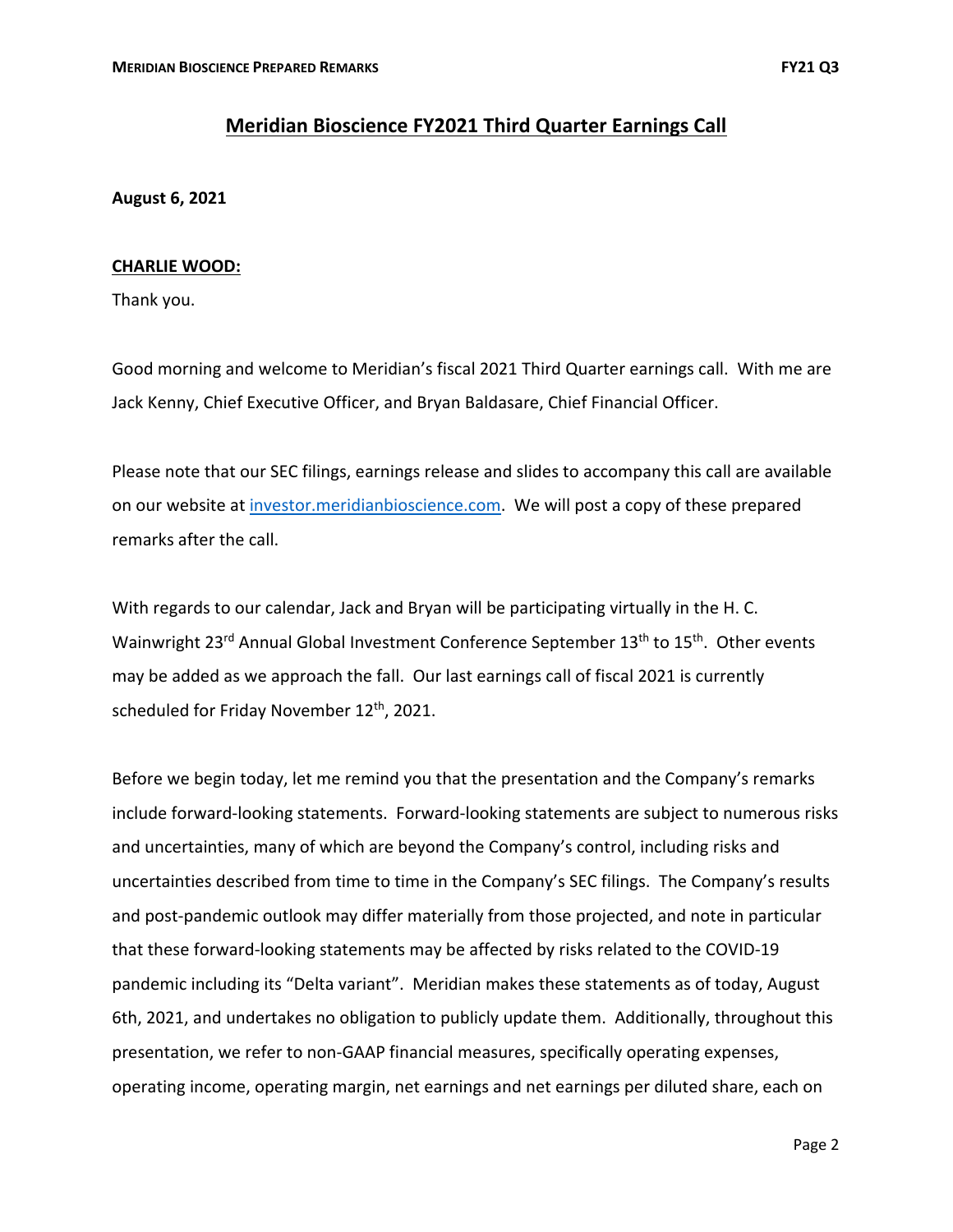an adjusted basis. Reconciliations of these non‐GAAP financial measures with the most directly comparable GAAP measures and other related discussion are included in our earnings release.

And now I would like to turn the call over to Jack.

### **JACK KENNY:**

Thank you, Charlie.

As has been the case throughout this pandemic, predicting the volume of testing demand has been a challenge across our industry. The impact of COVID‐19, particularly due to the Delta variant coupled with the global rollout of the vaccine, remains unpredictable and somewhat volatile. We have thus far been directionally correct with where we see things going and this quarter is another example of that. From the beginning of the fiscal year, and again in May, we forecasted slowing reagent demand related to the pandemic in the second half. This quarter's performance in Life Science was in‐line with that forecast. However, what should not be overlooked is that fiscal year‐to‐date performance has been exceptional. In looking at this quarter alone, Life Science performed significantly better than a typical pre‐pandemic quarter, further validating our message that we have a much stronger business coming out of the pandemic. The Diagnostics segment continues to face headwinds, but continued advancement of our strategy is positioning us well for future growth. Let me expand on some of the operational highlights of the quarter and then Bryan will cover the financial results in more detail.

Consistent with our messaging in May, we concluded the remaining studies for the Revogene<sup>®</sup> SARS‐CoV‐2 assay and re‐submitted our EUA application to the FDA. Unfortunately, we cannot predict when the FDA will review the application, and we eagerly await their response. We finished the quarter with an install base of 343 Revogene<sup>®</sup> instruments. The story with new commercial activity remains the same, with customers continuing to wait for the approval of the COVID‐19 assay. We expect the pace of installs to return to normal levels once the COVID‐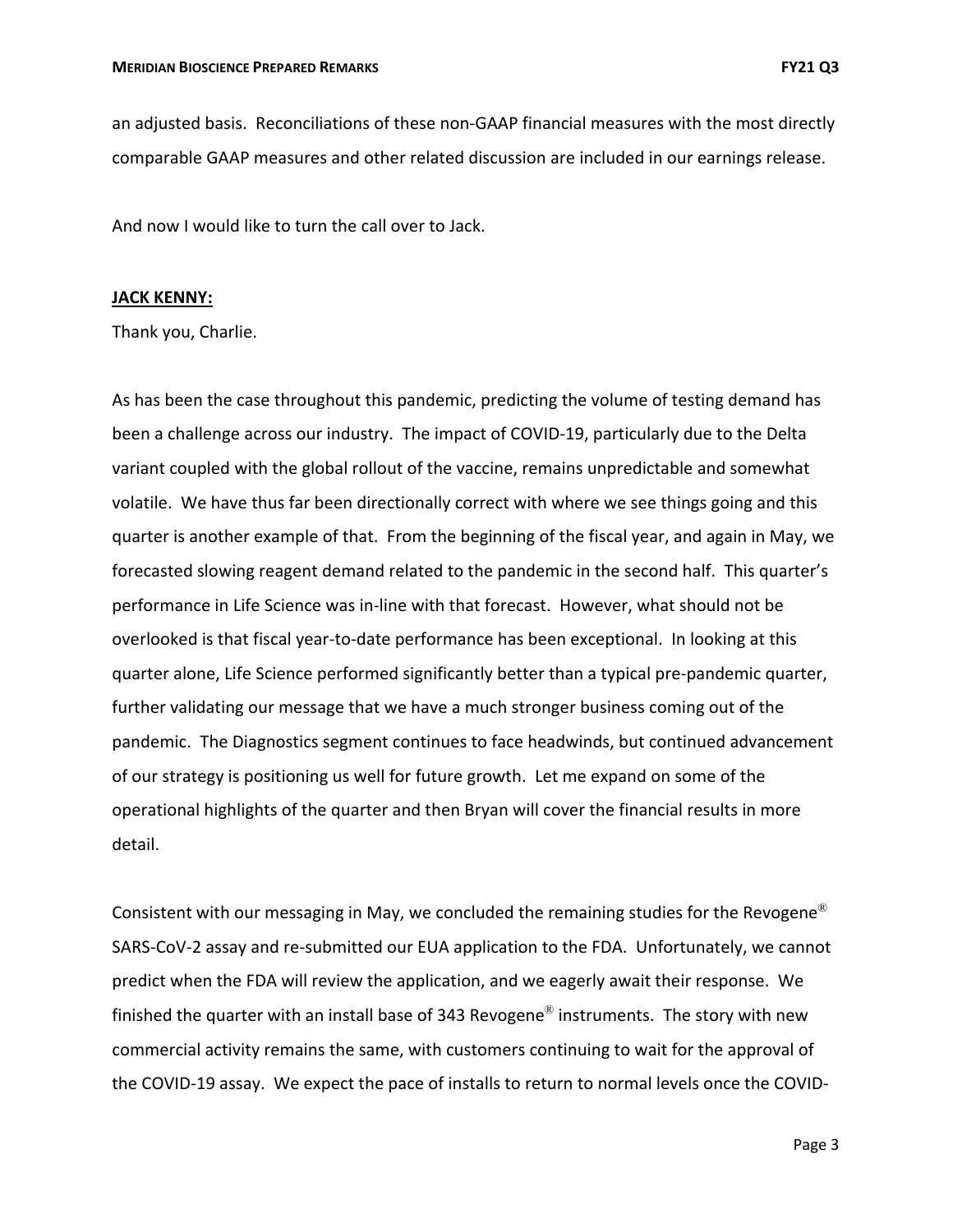19 assay receives EUA clearance. On the manufacturing front, the production expansion in Cincinnati and Quebec are progressing, with initial production on‐track by the end of September.

As you know, when I joined Meridian almost four years ago, there were a number of FDA related issues with our LeadCare® manufacturing facility in Billerica, Massachusetts, including a FDA warning letter issued in October 2017. Our Regulatory and Quality teams have worked tirelessly on improving our quality system and procedures in Billerica in collaboration with the FDA. In June, the FDA conducted an inspection of our Billerica facility and earlier this week officially closed that warning letter.

Lead testing and demand for new LeadCare<sup>®</sup> II instruments continue to be a bright spot in the recovery from pre‐pandemic lows. For the third quarter in a row, installs exceeded our expectations and our Q3 sales this year were on track to post the best quarter in the product's history. However, in May we initiated a recall of specific lots of our LeadCare<sup>®</sup> assays due to, based on our current assessment, apparent contamination with one of the components supplied by a third party. This recall serves as an example of our quality system at work, identifying an issue, investigating the root cause, and taking active steps to resolve the issue. Unfortunately, the recall and supply related issues resulted in a backlog situation, pushing some revenue out of the quarter. The recall is still in progress and continues to be a headwind.

In addition to LeadCare®, the *H. pylori* franchise, led by BreathID®, is seeing strong momentum. BreathID<sup>®</sup> had the best quarter in its history and the closing of BreathID<sup>®</sup> orders picked up significantly, as our commercial team was able to leverage our broad portfolio of *H. pylori* testing options. We have leading urea breath tests, stool antigen ELISA and rapid tests, and in partnership with DiaSorin, high throughput stool antigen immunoassays. Whatever testing modality the customer requires, we have a solution, and that is reflected in the continued strong commercial performance of this franchise.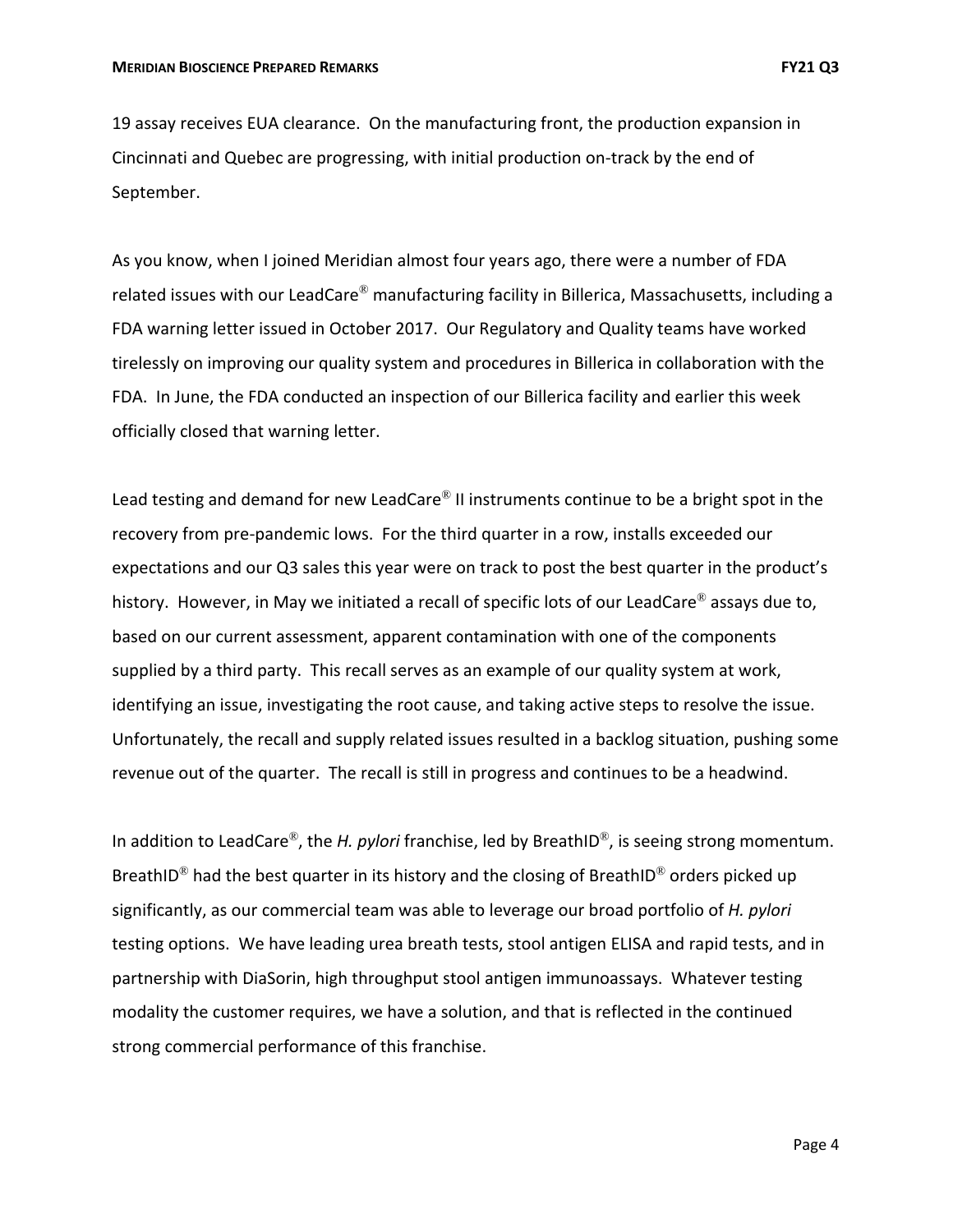#### **MERIDIAN BIOSCIENCE PREPARED REMARKS FY21 Q3**

In new product development, the team continues to advance the pipeline of products. Clinical trials continue to be a bottleneck for some of our products and during the quarter we redirected resources to the COVID‐19 resubmission project. As a result, at this point it looks like completing clinical trials and preparing a 510(k) submission for *C. diff* on Curian® and the GI panel on Revogene® will be delayed until next fiscal year. There are many exciting products on the horizon for the Diagnostics segment that we look forward to commercializing.

In Life Science, the team had another strong quarter. We continued the expansion of the new Air‐Dryable™ master mix portfolio, with mixes optimized for saliva and plant‐based samples. The first mix has already been included in an EUA approved COVID‐19 assay, with saliva as the specimen type, and the second is getting the attention of the AgBio industry because of the simplicity it enables. Inhibitor tolerant properties of our mixes enable lab technicians to bypass a number of typical preparation steps and simply add a plant sample. Additionally, we released both DNA and RNA based versions of our Lyo‐Ready mix, optimized for LAMP technologies. The pandemic highlighted the benefit of quicker, point‐of‐care friendly molecular technologies, and our new mixes can accelerate product development time for our customers. The pipeline of additional master mixes to be launched in this quarter is robust and it will address critical clinical samples such as stool, urine and blood. Our Life Science business continues to launch solutions that accommodate a broad array of the most common patient sample types and test chemistries while ensuring the performance of the test. We believe this unique approach and pipeline of products provides us a strong competitive advantage in the market by accelerating development of molecular assays.

Lastly, as you know we recently closed the acquisition of the BreathTek<sup>®</sup> business from Otsuka. This is another great example of how we are putting our strong balance sheet to work to drive greater returns on the business. Meridian remains focused on offering best‐in‐class solutions for GI, respiratory and pediatric point-of-care. Consistent with that strategy, this acquisition is another example of our commitment to the GI diagnostics area. According to the CDC, approximately two‐thirds of the world's population is infected with *H. pylori*. Meridian is a big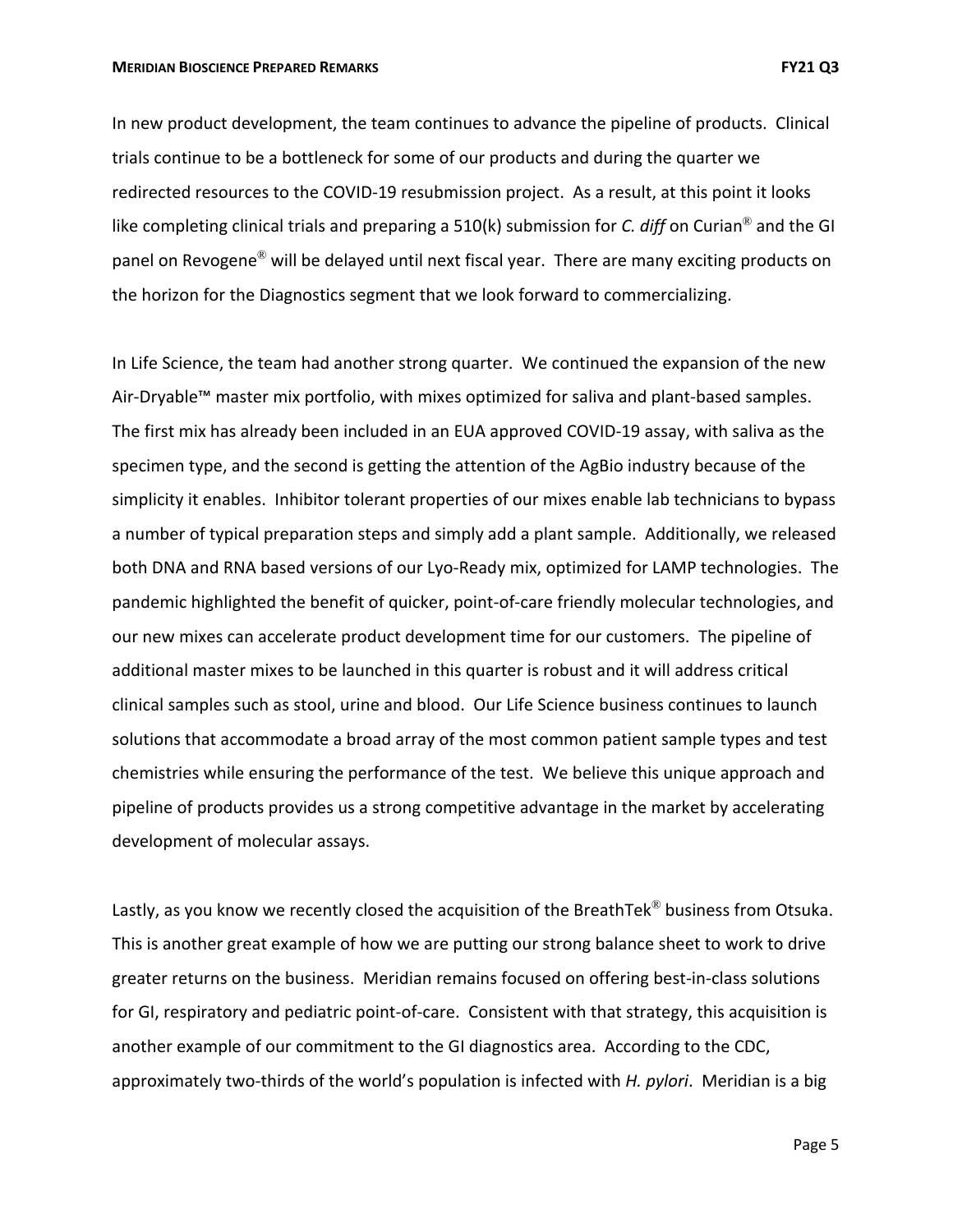proponent of non‐invasive testing for this highly under‐diagnosed infection. If tested and treated, patients see great outcomes, and when not treated it is a leading cause of gastric cancer.

This is a customer centric acquisition. Otsuka's organization was moving in another direction strategically and as such, Otsuka was looking for the right partner to support the business and their customers. They could see our commitment to *H. pylori* testing and our reputation for strong customer focus. Otsuka's customers will continue to be able to utilize their BreathTek<sup>®</sup> solutions, but will now have the service and support of Meridian. We look forward to working with these customers in driving awareness and emphasizing the importance of non-invasive testing for this condition. We expect to take the opportunity to introduce Meridian's other *H. pylori* products including the option to upgrade to the BreathID® solution when the time is right for the customer.

Meridian acquired this business for approximately one times revenue, which is a good value for our shareholders. This business generates over \$20 million a year in sales and as Bryan will discuss in more detail, we see this as being accretive immediately. We are able to absorb this product line with our current infrastructure and do not plan a material increase in headcount.

Now I will hand the call over to Bryan to talk about the financial results of the quarter.

### **BRYAN BALDASARE:**

Thank you.

As we start to transition from COVID‐19 being a pandemic to being endemic, meaningful comparisons to prior periods will be challenging. Despite being down from the pandemic highs, Q3 was a strong quarter for the company relative to pre-pandemic levels. We recorded **Consolidated Revenues** of \$64 million. Remembering that Q3 fiscal 20 was the peak quarter of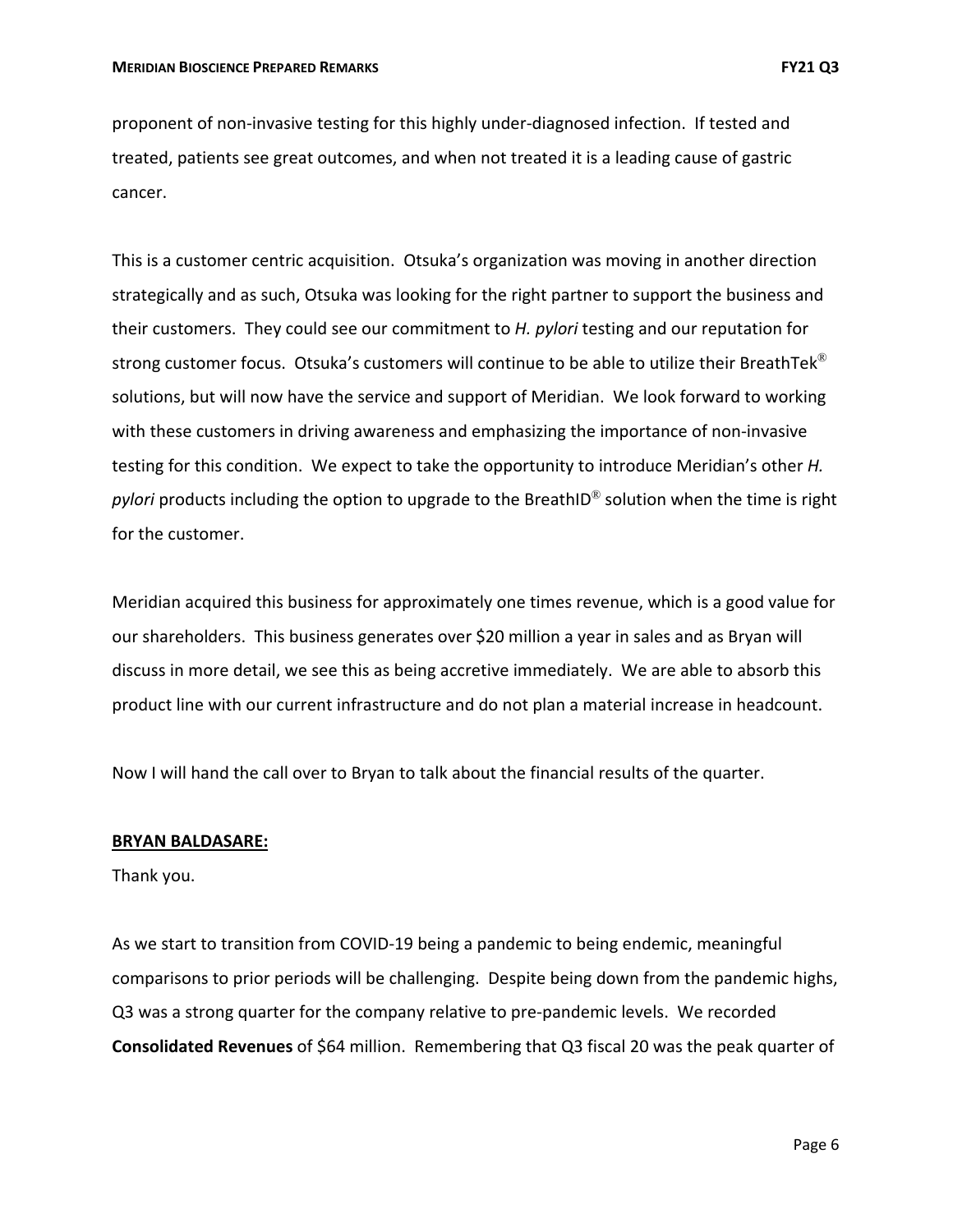that year, revenues are down 25% year‐over‐year. Looking back to Q3 fiscal 2019, a good example of pre‐pandemic performance, we are up 31%.

**Consolidated Gross Profit Margin** was 58% in the quarter, down from 66% in the third quarter of the prior year and roughly flat to Q3 of fiscal 19. The year‐over‐year and subsequent quarter reduction in consolidated gross profit margin is primarily a result of a change in business segment mix. This quarter was nearly 50/50 between the Diagnostics and Life Science segments, vs 25/75 in favor of Life Science for Q3 2020.

On an adjusted, or Non‐GAAP basis, third quarter **Operating Income** was \$13 million, with a margin of 20%. **Adjusted Operating Expenses** were \$24 million, down approximately \$1 million year‐over‐year. Also, on an adjusted basis, **Net Earnings** were \$10 million and **Diluted EPS** was \$0.22. Again, while down year‐over‐year, this represents a greater than 37% increase over the \$0.16 generated in Q3 of fiscal 19.

The year‐over‐year decrease in adjusted operating expenses was driven primarily by lower Diagnostics R&D spending and corporate‐wide G&A expenses, partially offset by one additional month of expense from the Exalenz acquisition that closed last year on April 30<sup>th</sup>.

On a GAAP basis, **Operating Income** was \$16 million with Operating Expenses of \$21 million. In addition to the aforementioned operating expense drivers, GAAP operating expenses include a credit from an adjustment to lower the fair value of our contingent consideration obligation for the GenePOC transaction. **GAAP Net Earnings** were \$12 million and **GAAP Diluted EPS** was \$0.26.

Now let's look at the details of our two operating segments:

**Diagnostics** delivered…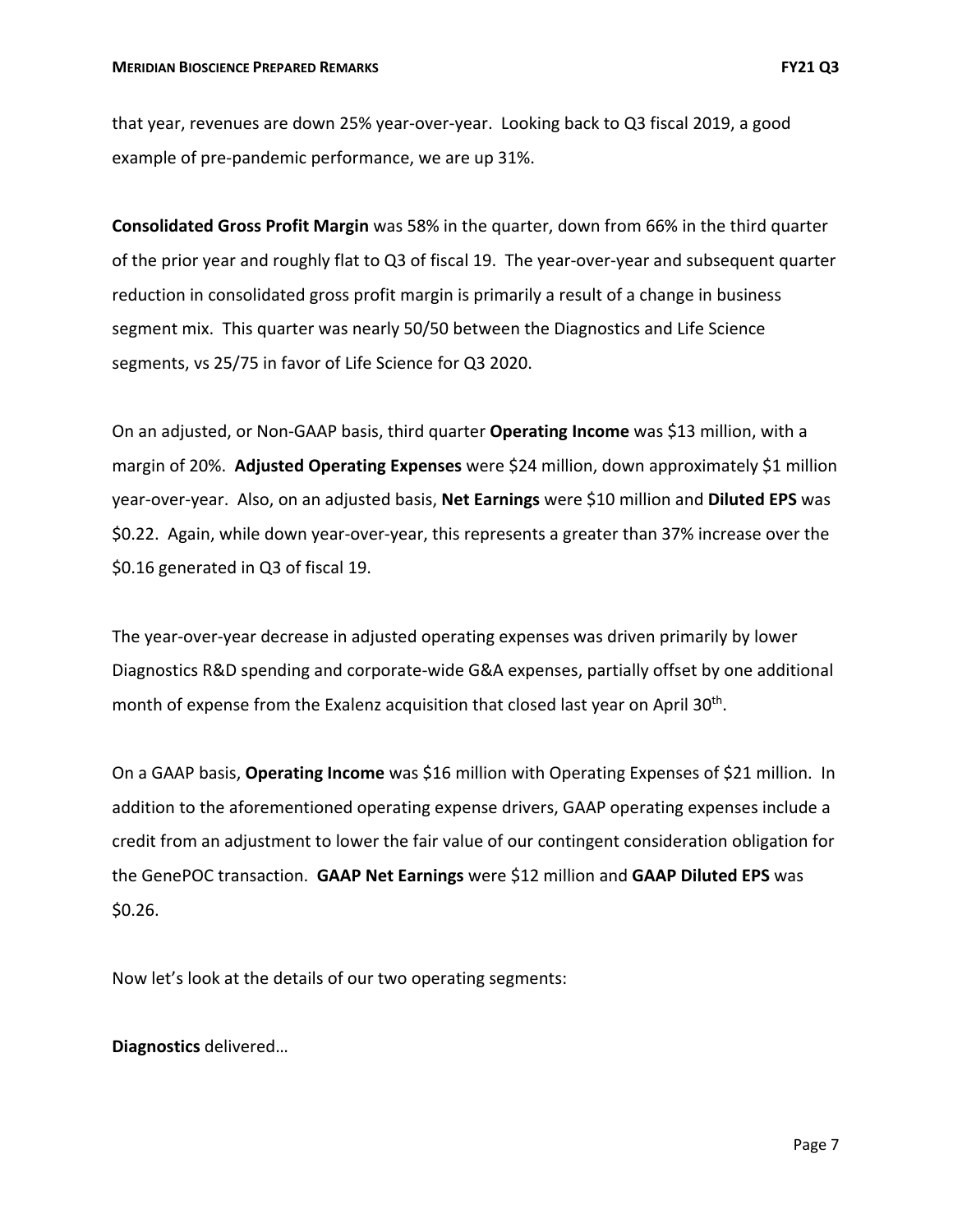- **Revenues** of \$31 million, up from the pandemic low point by 44%. Unfortunately, this was down sequentially by approximately 2% due to the backorder situation that Jack mentioned in his opening remarks. We estimate the Q3 impact of the LeadCare<sup>®</sup> backorder to be \$1.5 million and expect to be working through the backorder situation through the end of the calendar year. Respiratory as a category continues to lag the recovery, while both GI and Blood Chemistry continue to post strong gains. While we did have one extra month of BreathID<sup>®</sup> revenue in this quarter versus the prior year, both our *H. pylori* and foodborne product lines are performing very well, contributing significantly to the 86% year‐over‐year growth in the category.
- **Gross Profit Margin** for the segment was 51%, down approximately 150 basis points from Q2 and down approximately 140 basis points from the same quarter last year. The decline in margin from Q2 was driven by a lower level of royalty revenue in the current quarter. In addition, the year‐over‐year decrease was driven by pricing pressure in our *H.pylori* stool Ag products that we have mentioned in previous quarters.
- Diagnostics had an **Operating Loss** on an adjusted basis of less than \$1 million. Similar to prior quarters, this is a result of our continued investment in new product development and commercial excellence programs despite the lower sales levels. Diagnostics adjusted operating expenses for the quarter were down \$0.8 million year‐ over‐year, driven by lower R&D spending and incentive comp.

Our **Life Science** segment recognized…

 **Revenues** of \$32 million, a decrease of 49% year‐over‐year. This was more in‐line with what we saw in Q4 of last year when we saw the first break in the pandemic demand. This level of sales is still dramatically above our pre‐pandemic averages and we are seeing good growth in non‐COVID product sales in addition to the continued contribution from COVID related sales. Also, of note, we had a backorder of approximately \$1 million affecting our Life Science segment revenues at the end of the quarter related to core immunoassay blocking‐reagent products. We estimate that revenue from COVID‐19 products was approximately \$14.5 million. This estimate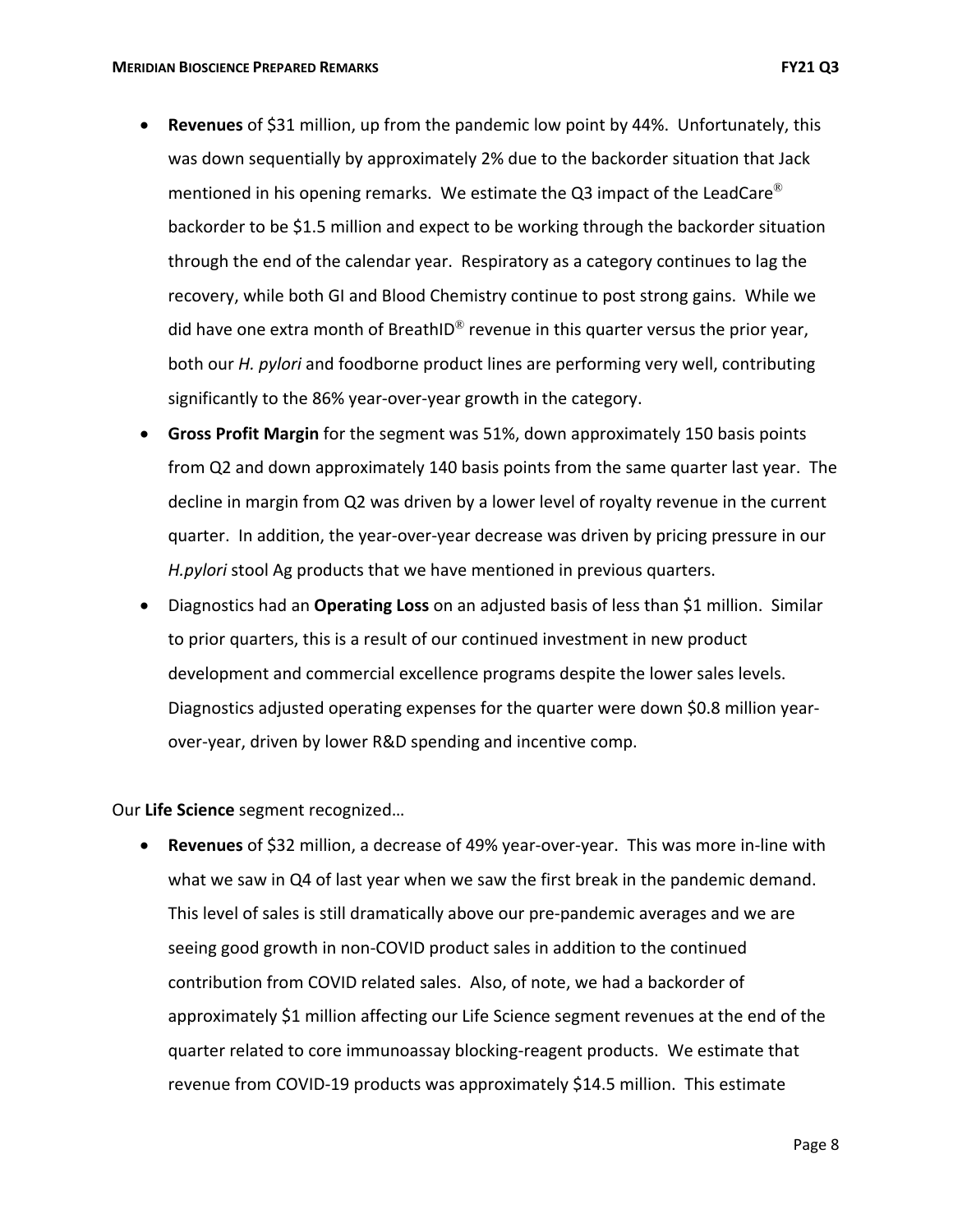suggests our core revenue was up approximately 15% year‐over‐year and would have been even higher had it not been for the backorder.

- **Gross Profit Margin** was 66% in the quarter, down 500 basis points from Q3 of last year. Margins continue to be strong at this level of sales, despite the year-over-year impact of product mix changes.
- **Adjusted operating income** was \$16 million, a margin of 50%, demonstrating that this business still produces strong margins even off the peak revenue levels realized during the pandemic.

Turning to the balance sheet… As of June 30, we had \$70 million in **Cash** and a borrowing capacity of \$110 million under our \$160 million line of credit. As you know, subsequent to the end of the quarter, we closed the acquisition of the BreathTek® business, funding it with approximately \$20 million of cash on hand.

# **Turning to Guidance…**

As Jack said in his opening remarks, predicting the impact of the pandemic is very challenging. Going into the quarter, we knew that the second half of the year was going to see slower demand for products used in COVID‐19 assays. While demand was lower than we would have liked, it was still consistent with our range of expectations. As such, we are holding the low end of our guidance and simply tightening the range and layering in the impact of the BreathTek<sup>®</sup> acquisition.

We now expect consolidated net revenues of between \$308 and \$314 million, which includes Diagnostics revenues of between \$128 and \$130 million and Life Science revenues of between \$180 and \$184 million. We anticipate adjusted operating margin to be between 30% and 31%, resulting in adjusted net earnings per share of between \$1.61 and \$1.67.

And now I will hand the call back over to Jack.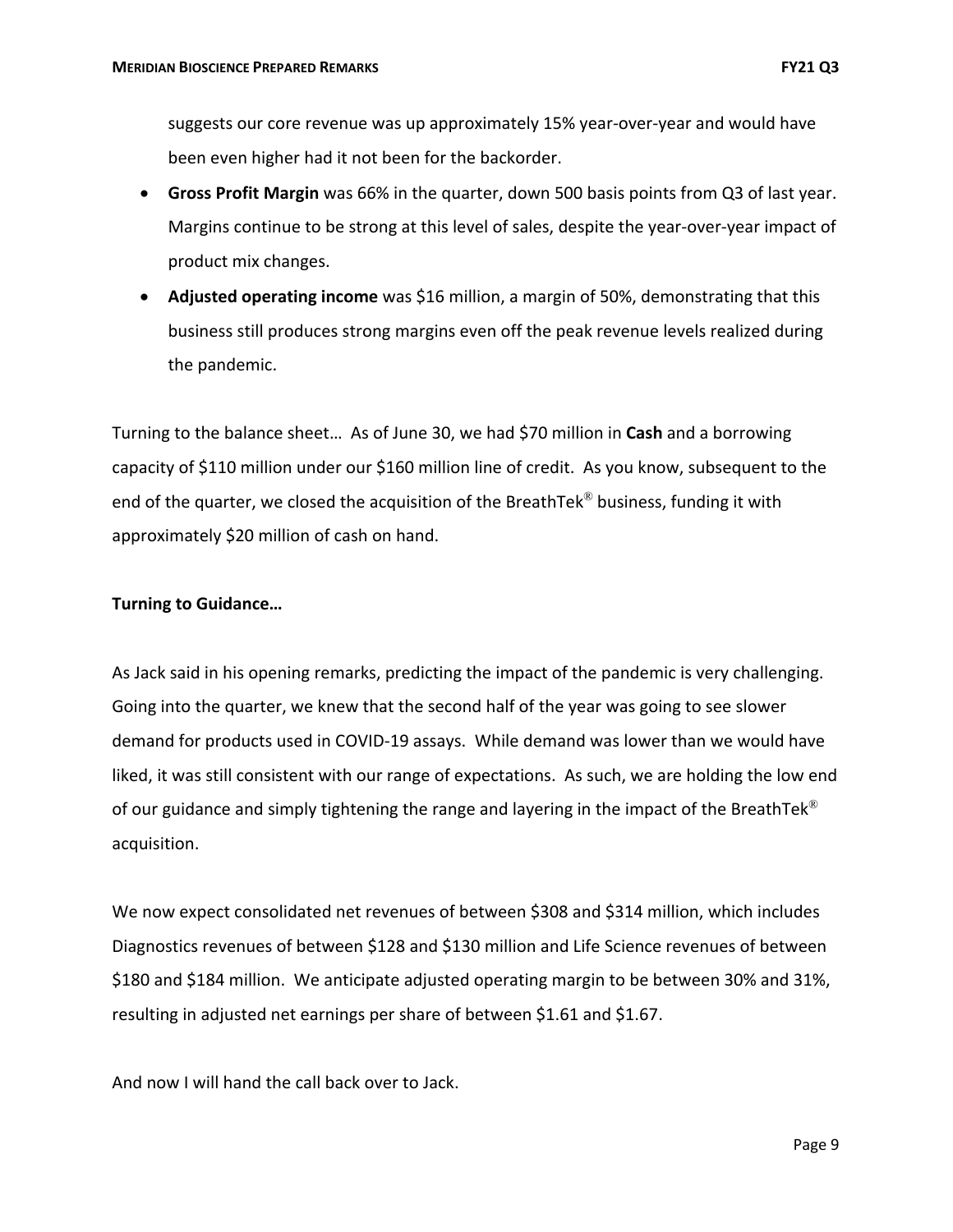### **JACK KENNY:**

Thanks Bryan.

Meridian has delivered a strong nine months and we are on pace to have another record year, eclipsing \$300 million in revenue. We have made significant investments to reinvigorate our Diagnostics segment, and our Life Science segment has solidified its strong position with key diagnostics customers during the Covid 19 pandemic. Meridian emerges from this pandemic much stronger. In the last 18 months, Diagnostics has submitted new products to the FDA and has advanced a robust pipeline expected for submission in the coming months. Life Science has established new relationships with the largest IVD customers and grown relationships with existing partners, while pioneering new master mix technology with a focus on what Diagnostics customers need in this new environment. Exciting times in each of our business segments!

Before I finish up, I want to acknowledge and thank our team in Billerica and our regulatory and quality teams. They have worked very hard over the past four years to remediate our quality system. As you know, you are never done working on quality and we will continue to invest in the improvement of our quality system, but the closure of the warning letter is an important milestone for the team.

We remain committed to our strategy and laser focused on execution. We appreciate our shareholders continued support of VIVO as we transform our business. We are proud of the progress made, but confident our best days remain ahead of us.

And now Bryan and I are here for your questions.

# **JACK KENNY (POST Q&A):**